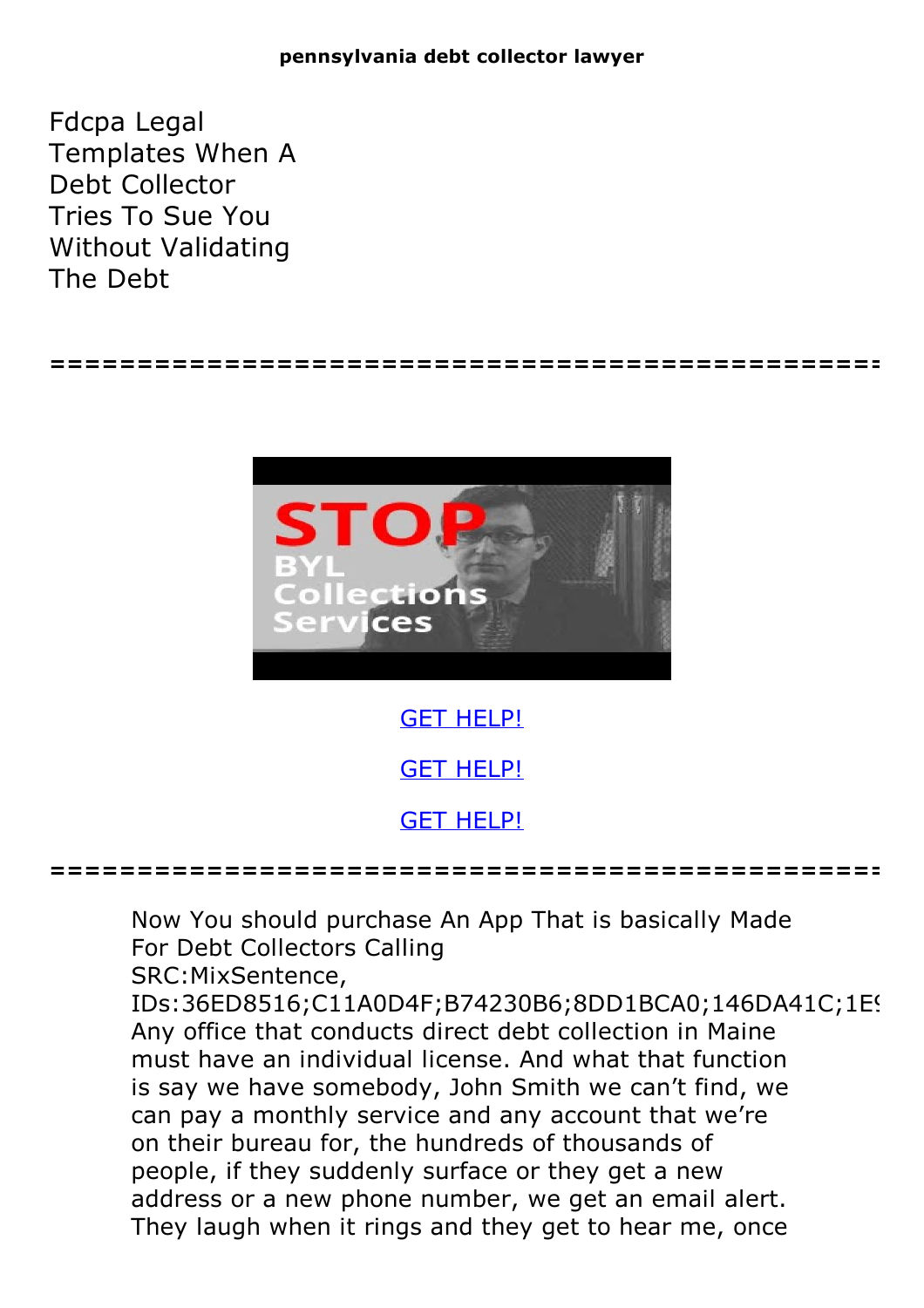again, trying to get the debt collectors off my back. Debt collectors must not only tell you who they are and how you can reach them, but they must tell you how much you owe. But the credit bureau is so much more important now than it was 20 years ago. Showing effort to either settle the debt or take on a payment plan can potentially help you get a more reasonable repayment solution. Blair Demarco-Wettlaufer: Yes, that application will update the bureau and determine whether you get a credit card. Blair Demarco-<br>Wettlaufer: Exactly, and it's publically available. And it's tragic, but the 70% of the people we don't find obviously we mail a letter, we try calling, the number's not in service, we can't get a hold of them, we upload that to the credit bureau because we have no other way to reach them.<br>And more people - in the last three, four years, cell

phone companies have started reporting as trade line items to the credit bureau. Debt collectors are paid based on how much they bring in each month, so you are more likely to get a good deal if you wait until the end of the month. So, now there's even more data available than there was before. So, it could be that I've been off the radar for three or four years, I've now come back; maybe I was out of the province, the country or whatever. Or, I can give my staff access to individually pull full bureaus and it'll show the last three addresses, place of employment, whether they pay their bills on time, who's inquired about them, we can get a full bureau and that's a few dollars. Debt collectors cannot give you false or misleading information, or apply unreasonable pressure on you to pay off your debts. Blair Demarco-Wettlaufer: Ahh! And that's where I was going, so I can pull a credit bureau scrub, so the 15,000 accounts, I can go in and say give me their addresses and phone numbers. Because that's our only recourse at that moment, we

haven't had the chance to negotiate with the person before listing it on the bureau. I was working in the office and this person in Alberta called into our office, I found this on my credit bureau, oh my god, how do I take care of this? In this day and age, it costs, in Ontario it's easy to take somebody to court but it costs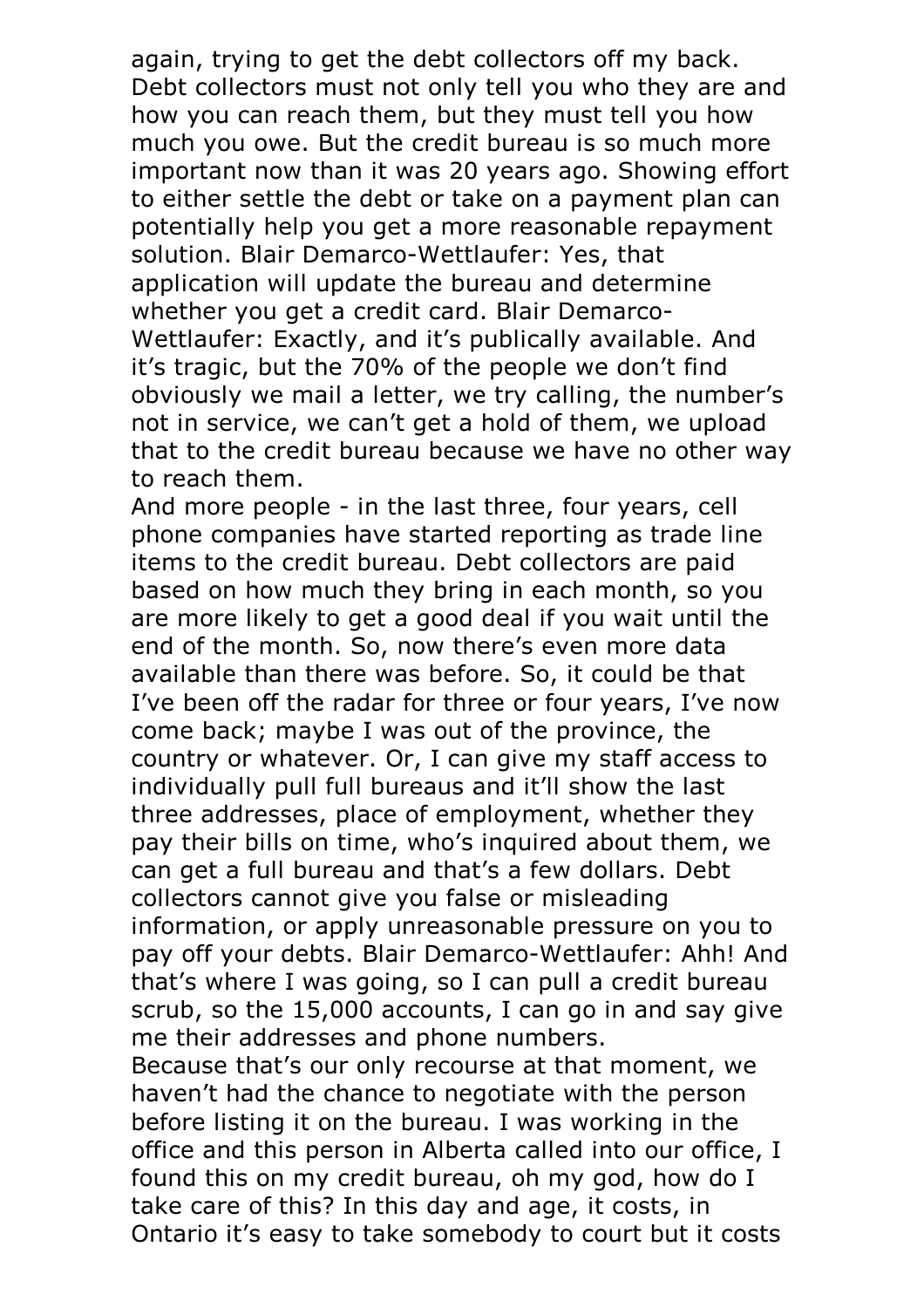about <sup>400</sup> or \$500 to take something to garnishment. At Cobalt Credit Services, we take Credit Repair seriously. Blair Demarco-Wettlaufer: Yes. A lot of the bigger agencies - obviously the credit bureau is a service. Blair Demarco-Wettlaufer: And you signed off at the bottom consent for them to share that data, absolutely. But if you go into that, you can look up people in the U.S and it gathers census data, social media data, Google street view data and literally you can type in John Harrison. And it's all hypothetical at this point, but it's entirely possible that down the road, in five or ten years, your credit score will be determined by how long you've had your Facebook account because it's really hard to invent a social media identity and keep it going over years and years and years.<br>And there are a bunch of radicals now talking about

building a credit score based on a social media footprint. When there are multiple children the parents sometimes want the home sold immediately and all the money split between the children equally. There is also loophole with time-barred debts. It does this at less face value and makes its money when it collects the face value of the debts. John Harrison lives in Michigan, you pull up all the John Harrison's in Michigan, you pick the one in Dearborn, you click on it, and it shows you a Google street view of his house, the average market value of the houses in that area. I'll be honest, we probably only find on average 30 to 40% of the people listed in our office. If you apply for a bank account, a new apartment, a job in some cases, people are pulling your credit data. According to the Better Business Bureau, there are several things people should do when contacted by a debt collector. Well I can tell you that there are many debt collectors who aren't harassing people because business is business.

5 What Can I Do If A Creditor Is Harassing Me Secrets You By no means Knew SRC:MixSentence,<br>IDs:454BE6E7;1BC7230B;C5B67DBD;5FD1A750;DC63C768;200 IDs:454BE6E7;1BC7230B;C5B67DBD;5FD1A750;DC63C768;20(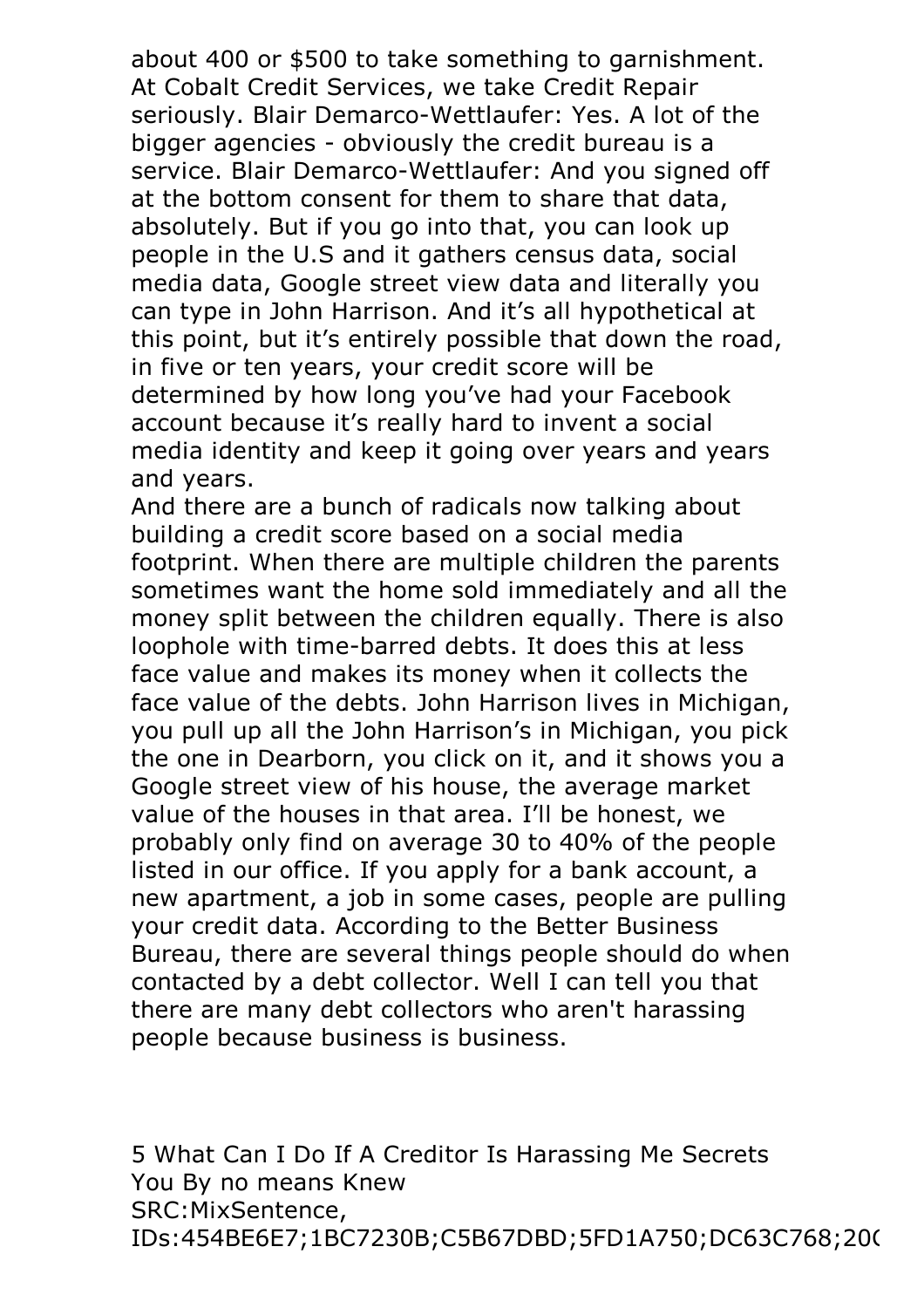Debt collectors are allowed to call you over the phone for attempting to collect payments on debts per the Fair Debt Collection Practices Act (FDCPA). In fact, the federal Fair Debt Collection Practices Act (FDCPA) specifically outlines behaviors that are prohibited. A debt collector is required to send you a written notice within five days after you are first contacted, telling you the amount of money you owe. A debt consolidation reduction loan can perform some good issues but it cannot eliminate the money you owe. On the other hand, some lenders may provide some grace period within which you must pay the defaulted loan and if you are unable to pay your Auto Default Loan within this grace period you may have to face serious problem. Under the FDCPA, they must follow your written request for no contact. The collector must return your request before it can start trying to collect the debt again. The first step a collection agency must take when a debt is assigned to them for collection is to send you a written notice through the mail (email doesn't count).

If you've done your research and have found the collection agency to be in violation of the FDCPA, the next step to take is to file a complaint with the Consumer Financial Protection Bureau. There are FICO score difficulties to generally be discussed - Consumer Credit ratings Counseling really exhibits up worse than personal bankruptcy security when published upon credit ratings reports - plus the problem of no matter if or not such a system would basically help your finances inside the lengthy view. Debt collection is a serious matter therefore it must be taken seriously. The notice must also specify the name of the creditor to whom you owe the money and what action you should take if you believe you do not owe the money. At the same time, debt collectors are turning up the heat, often with a "take no prisoners" attitude. And if you're certain your rights have been violated, consider contacting an attorney to take legal action. According to Tayne, collectors are well-trained and have the advantage in the situation, whereas consumers are disadvantaged and may be cornered into an obligation to pay the debt in full. Publishing Names - An unscrupulous debt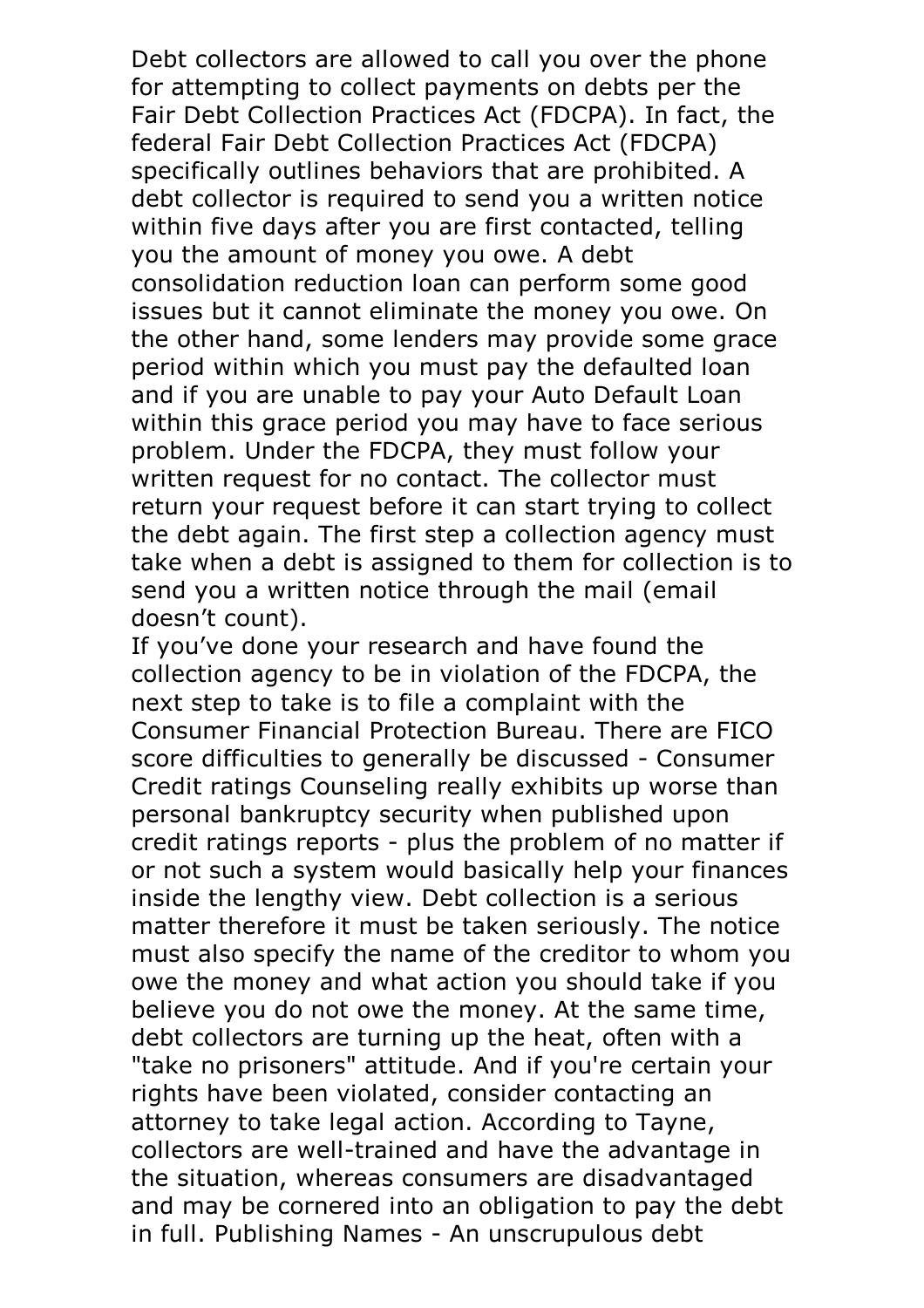collector may try to use public opinion to convince people to pay their debts by publishing a list of people the debt collector believes owes the company money. Debt collectors aren't permitted to cause harm or even make use of threats as means of obtaining the cash. 4. The creditor communicates with alleged debtors through the use of forms or instruments that simulate the form and appearance of a court. There are many forms of defaulted loans; one of them is Auto Loan Default. There is no law that limits the number of calls by debt collectors. Harassing phone calls from debt collectors can do more than add to your level of stress. Responding to debt collectors' calls as soon as possible is important otherwise the agency would keep calling for what they believe as a valid debt. However, let's talk about the possible solutions to your debt problem. However, repeated calls over <sup>a</sup> short period that are annoying are prohibited. The main reason anyone would and should consider utilizing a debt consolidation refinance is because it usually can help eliminate the harassing phone calls from your creditors and the debt collectors they employ. Most debtors have experienced annoying phone calls

and harassment from creditors and debt collectors. Rule No. <sup>3</sup> If your basic expenditure exceeds your income there is no way you can pay your creditors a fair amount. Each approaches consolidate current loans although attempting to decrease the general income that is owed - though, to tell the real truth, Financial debt Settlement (not accepting resources from bank card firms, unlike the lender subsidized Credit card Counseling trade) includes a far much better success rate for really diminishing the financial obligations. The federal legislation, which is enforced by the Federal Trade Commission, sets forth a set of rules that debt collectors are obligated to follow while attempting to collect an unpaid debt or obtain information about someone who owes a debt. They also have the right to file lawsuits against any creditor or debt collection agencies which have failed to compliance with the rules of Fair Credit Reporting Act.